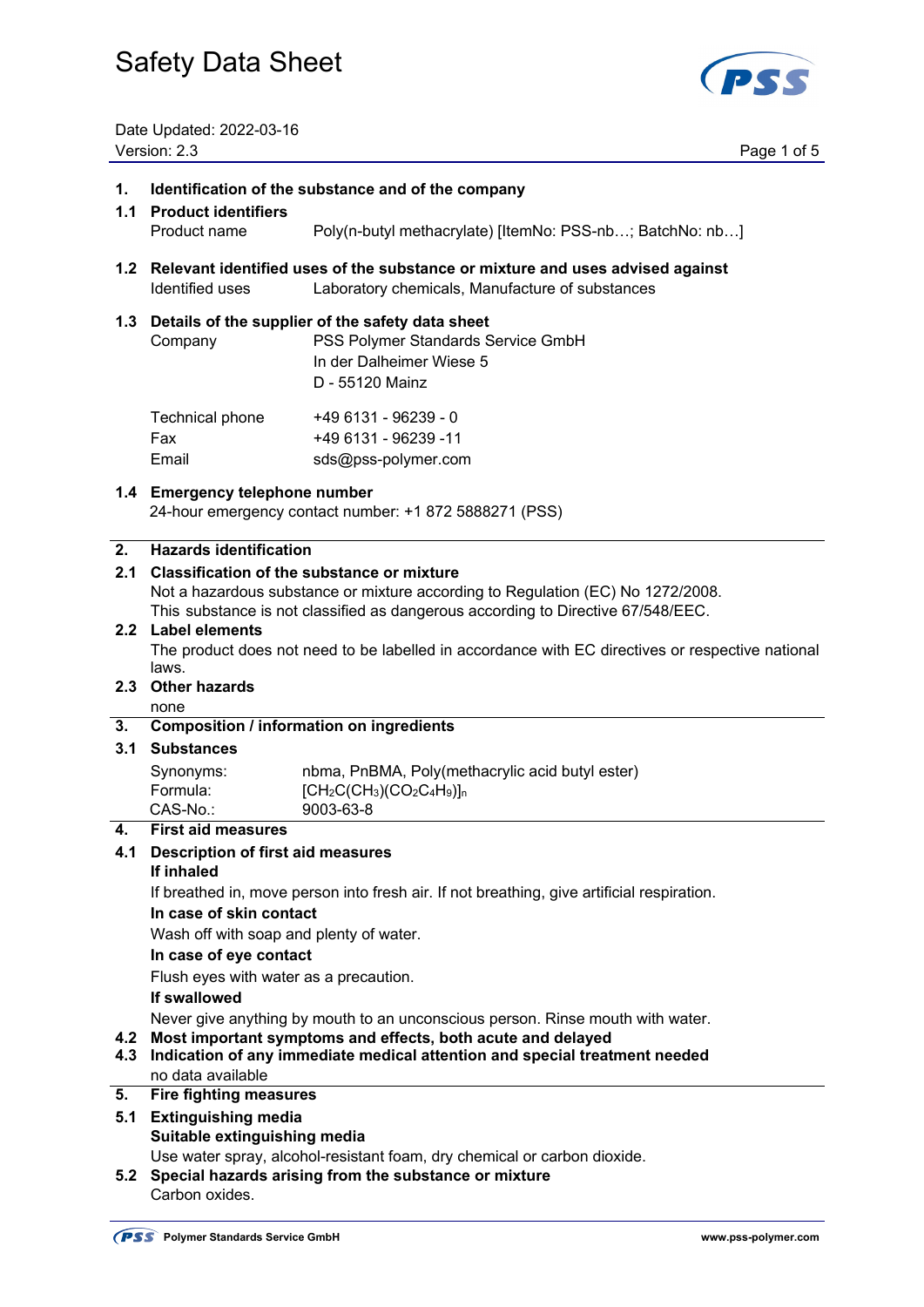

| Product name:            |  |
|--------------------------|--|
| Date Updated: 2022-03-16 |  |
| Version: 2.3             |  |

Poly(n-butyl methacrylate)

Page 2 of 5

|     | 5.3 Advice for fire fighters                                                                                                                                                                                                                                                                                                                                 |                                                                                                                                                                                   |  |
|-----|--------------------------------------------------------------------------------------------------------------------------------------------------------------------------------------------------------------------------------------------------------------------------------------------------------------------------------------------------------------|-----------------------------------------------------------------------------------------------------------------------------------------------------------------------------------|--|
|     | Wear self contained breathing apparatus for fire fighting if necessary.                                                                                                                                                                                                                                                                                      |                                                                                                                                                                                   |  |
|     | 5.4 Further information                                                                                                                                                                                                                                                                                                                                      |                                                                                                                                                                                   |  |
|     | no data available<br><b>Accidental release measures</b>                                                                                                                                                                                                                                                                                                      |                                                                                                                                                                                   |  |
| 6.  |                                                                                                                                                                                                                                                                                                                                                              |                                                                                                                                                                                   |  |
| 6.1 | Personal precautions, protective equipment and emergency procedures<br>Avoid dust formation. Avoid breathing vapors, mist or gas.                                                                                                                                                                                                                            |                                                                                                                                                                                   |  |
|     | 6.2 Environmental precautions                                                                                                                                                                                                                                                                                                                                |                                                                                                                                                                                   |  |
|     | Do not let product enter drains.                                                                                                                                                                                                                                                                                                                             |                                                                                                                                                                                   |  |
|     | 6.3 Methods and materials for containment and cleaning up                                                                                                                                                                                                                                                                                                    |                                                                                                                                                                                   |  |
|     | Sweep up and shovel. Keep in suitable, closed containers for disposal.                                                                                                                                                                                                                                                                                       |                                                                                                                                                                                   |  |
|     | 6.4 Reference to other sections                                                                                                                                                                                                                                                                                                                              |                                                                                                                                                                                   |  |
|     | For disposal see section 13.                                                                                                                                                                                                                                                                                                                                 |                                                                                                                                                                                   |  |
| 7.  | <b>Handling and storage</b>                                                                                                                                                                                                                                                                                                                                  |                                                                                                                                                                                   |  |
| 7.1 | <b>Precautions for safe handling</b>                                                                                                                                                                                                                                                                                                                         |                                                                                                                                                                                   |  |
|     | preventive fire protection.                                                                                                                                                                                                                                                                                                                                  | Provide appropriate exhaust ventilation at places where dust is formed. Normal measures for                                                                                       |  |
|     | 7.2 Conditions for safe storage, including any incompatibilities                                                                                                                                                                                                                                                                                             |                                                                                                                                                                                   |  |
|     | Store in cool place. Keep container tightly closed in a dry and well-ventilated place.                                                                                                                                                                                                                                                                       |                                                                                                                                                                                   |  |
|     | 7.3 Specific end use(s)                                                                                                                                                                                                                                                                                                                                      |                                                                                                                                                                                   |  |
|     | no data available                                                                                                                                                                                                                                                                                                                                            |                                                                                                                                                                                   |  |
| 8.  | Exposure controls / personal protection                                                                                                                                                                                                                                                                                                                      |                                                                                                                                                                                   |  |
| 8.1 | <b>Control parameters</b>                                                                                                                                                                                                                                                                                                                                    |                                                                                                                                                                                   |  |
|     | Components with workplace control parameters                                                                                                                                                                                                                                                                                                                 |                                                                                                                                                                                   |  |
|     | 8.2 Exposure controls                                                                                                                                                                                                                                                                                                                                        |                                                                                                                                                                                   |  |
|     | Appropriate engineering controls                                                                                                                                                                                                                                                                                                                             |                                                                                                                                                                                   |  |
|     | General industrial hygiene practice.<br>Personal protective equipment                                                                                                                                                                                                                                                                                        |                                                                                                                                                                                   |  |
|     | <b>Eye/face protection</b>                                                                                                                                                                                                                                                                                                                                   |                                                                                                                                                                                   |  |
|     |                                                                                                                                                                                                                                                                                                                                                              | Use equipment for eye protection tested and approved under appropriate government standards                                                                                       |  |
|     | such as NIOSH (US) or EN 166(EU).                                                                                                                                                                                                                                                                                                                            |                                                                                                                                                                                   |  |
|     | <b>Skin protection</b>                                                                                                                                                                                                                                                                                                                                       |                                                                                                                                                                                   |  |
|     | Handle with gloves. Gloves must be inspected prior to use. Use proper glove removal technique<br>(without touching glove's outer surface) to avoid skin contact with this product. Dispose of<br>contaminated gloves after use in accordance with applicable laws and good laboratory practices.<br>Wash and dry hands.                                      |                                                                                                                                                                                   |  |
|     | The selected protective gloves have to satisfy the specifications of EU Directive 89/686/EEC and<br>the standard EN 374 derived from it.                                                                                                                                                                                                                     |                                                                                                                                                                                   |  |
|     | <b>Body Protection</b><br>Choose body protection in relation to its type, to the concentration and amount of dangerous<br>substances, and to the specific work-place., The type of protective equipment must be selected<br>according to the concentration and amount of the dangerous substance at the specific workplace.<br><b>Respiratory protection</b> |                                                                                                                                                                                   |  |
|     |                                                                                                                                                                                                                                                                                                                                                              |                                                                                                                                                                                   |  |
|     |                                                                                                                                                                                                                                                                                                                                                              |                                                                                                                                                                                   |  |
|     |                                                                                                                                                                                                                                                                                                                                                              | Respiratory protection is not required. Where protection from nuisance levels of dusts are                                                                                        |  |
|     | (EU).                                                                                                                                                                                                                                                                                                                                                        | desired, use type N95 (US) or type P1 (EN 143) dust masks. Use respirators and components<br>tested and approved under appropriate government standards such as NIOSH (US) or CEN |  |
| 9.  | <b>Physical and chemical properties</b>                                                                                                                                                                                                                                                                                                                      |                                                                                                                                                                                   |  |
| 9.1 | Information on basic physical and chemical properties                                                                                                                                                                                                                                                                                                        |                                                                                                                                                                                   |  |
|     | Appearance                                                                                                                                                                                                                                                                                                                                                   | Form: solid                                                                                                                                                                       |  |
|     | Odour                                                                                                                                                                                                                                                                                                                                                        | no data available                                                                                                                                                                 |  |
|     | <b>Odour Threshold</b>                                                                                                                                                                                                                                                                                                                                       | no data available                                                                                                                                                                 |  |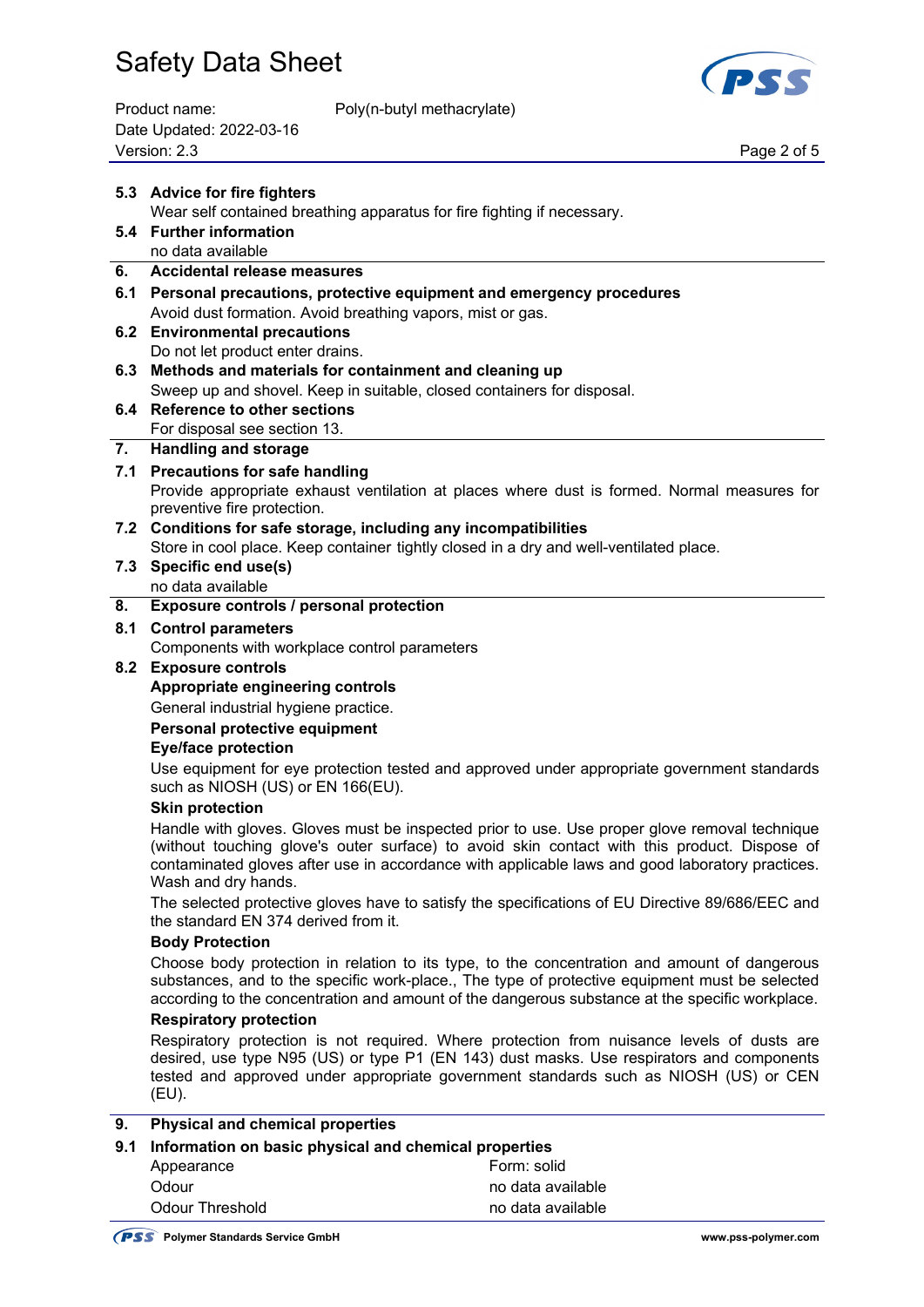Product name: Poly(n-butyl methacrylate)

pH no data available Melting point/freezing point no data available

Date Updated: 2022-03-16 Page 3 of 5<br>Version: 2.3 Page 3 of 5

| Initial boiling point and boiling range                      | no data available |  |
|--------------------------------------------------------------|-------------------|--|
| <b>Flash Point</b>                                           | no data available |  |
| <b>Evaporation rate</b>                                      | no data available |  |
| Flammability                                                 | no data available |  |
| Upper/lower flammability or explosive limits                 | no data available |  |
| Vapour pressure                                              | no data available |  |
| Vapour density                                               | no data available |  |
| Relative density                                             | no data available |  |
| Water solubility                                             | no data available |  |
| Partition coefficient: n- Octanol/Water                      | no data available |  |
| Auto ignition temperature                                    | no data available |  |
| Decomposition temperature                                    | no data available |  |
| Viscosity                                                    | no data available |  |
| Explosive properties                                         | no data available |  |
| Oxidizing properties                                         | no data available |  |
| 9.2 Other safety information                                 |                   |  |
| no data available                                            |                   |  |
| 10. Stability and reactivity                                 |                   |  |
| 10.1 Reactivity                                              |                   |  |
| no data available                                            |                   |  |
| <b>10.2 Chemical stability</b>                               |                   |  |
| no data available<br>10.3 Possibility of hazardous reactions |                   |  |
| no data available                                            |                   |  |
| 10.4 Conditions to avoid                                     |                   |  |
| no data available                                            |                   |  |
| 10.5 Incompatible materials                                  |                   |  |
| Strong oxidizing agents                                      |                   |  |
| 10.6 Hazardous decomposition products                        |                   |  |
| Other decomposition products - no data available             |                   |  |
| 11. Toxicological information                                |                   |  |
| 11.1 Information on toxicological effects                    |                   |  |
| <b>Acute toxicity</b>                                        |                   |  |
|                                                              |                   |  |
| no data available                                            |                   |  |
| <b>Skin corrosion/irritation</b>                             |                   |  |
| no data available                                            |                   |  |
| Serious eye damage/eye irritation                            |                   |  |
| no data available                                            |                   |  |
| <b>Respiratory or skin sensitisation</b>                     |                   |  |
| no data available                                            |                   |  |
| <b>Germ cell mutagenicity</b><br>no data available           |                   |  |

### **Carcinogenicity**

 IARC: No component of this product present at levels greater than or equal to 0.1% is identified as probable, possible or confirmed human carcinogen by IARC.

# **Reproductive toxicity**

no data available

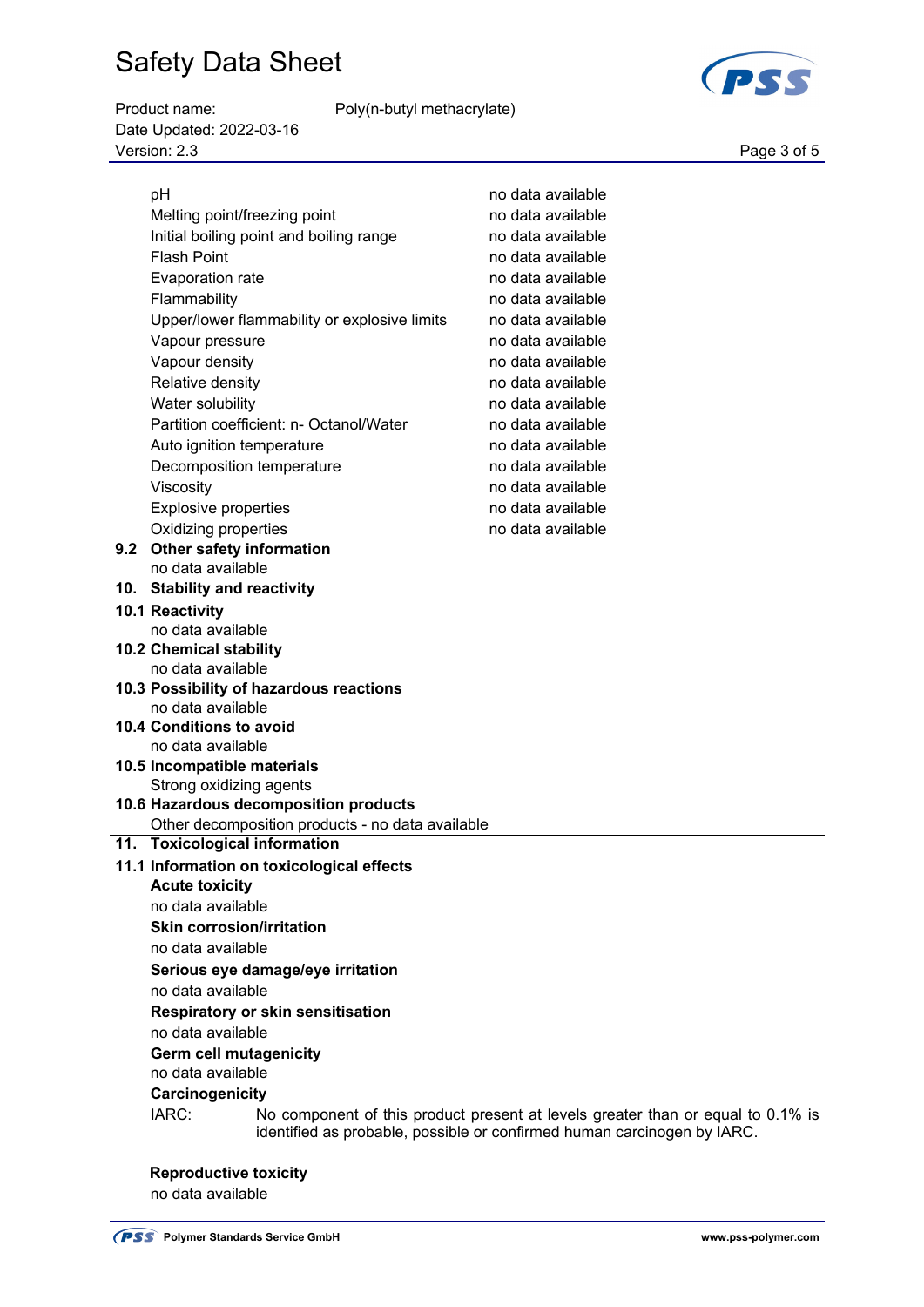

Product name: Poly(n-butyl methacrylate) Date Updated: 2022-03-16 Version: 2.3 Page 4 of 5

| Specific target organ toxicity - single exposure |                                                                            |          |  |
|--------------------------------------------------|----------------------------------------------------------------------------|----------|--|
| no data available                                |                                                                            |          |  |
|                                                  | Specific target organ toxicity - repeated exposure                         |          |  |
| no data available                                |                                                                            |          |  |
| <b>Aspiration hazard</b>                         |                                                                            |          |  |
| no data available                                |                                                                            |          |  |
| <b>Potential health effects</b>                  |                                                                            |          |  |
| <b>Inhalation</b>                                | May be harmful if inhaled. May cause respiratory tract irritation.         |          |  |
| Ingestion                                        | May be harmful if swallowed.                                               |          |  |
| <b>Skin</b>                                      | May be harmful if absorbed through skin. May cause skin irritation.        |          |  |
| <b>Eyes</b>                                      | May cause eye irritation.                                                  |          |  |
| <b>Additional Information</b>                    |                                                                            |          |  |
| <b>RTECS: Not available</b>                      |                                                                            |          |  |
| 12. Ecological information                       |                                                                            |          |  |
|                                                  |                                                                            |          |  |
| <b>12.1 Toxicity</b><br>no data available        |                                                                            |          |  |
| 12.2 Persistence and degradability               |                                                                            |          |  |
| no data available                                |                                                                            |          |  |
| 12.3 Bioaccumulative potential                   |                                                                            |          |  |
| no data available                                |                                                                            |          |  |
| 12.4 Mobility in soil                            |                                                                            |          |  |
| no data available                                |                                                                            |          |  |
| 12.5 Results of PBT and vPvB assessment          |                                                                            |          |  |
| no data available                                |                                                                            |          |  |
| 12.6 Other adverse effects                       |                                                                            |          |  |
| no data available                                |                                                                            |          |  |
| 13. Disposal considerations                      |                                                                            |          |  |
| 13.1 Waste treatment methods                     |                                                                            |          |  |
| <b>Product</b>                                   |                                                                            |          |  |
|                                                  | Offer surplus and non-recyclable solutions to a licensed disposal company. |          |  |
| <b>Contaminated packaging</b>                    |                                                                            |          |  |
| Dispose of as unused product.                    |                                                                            |          |  |
| 14. Transport information                        |                                                                            |          |  |
| 14.1 UN number                                   |                                                                            |          |  |
| ADR/RID: -                                       | IMDG: -                                                                    | IATA:    |  |
|                                                  |                                                                            |          |  |
| 14.2 UN proper shipping name                     |                                                                            |          |  |
| ADR/RID:                                         | Not dangerous goods                                                        |          |  |
| IMDG:                                            | Not dangerous goods                                                        |          |  |
| IATA:                                            | Not dangerous goods                                                        |          |  |
| 14.3 Transport hazard class(es)                  |                                                                            |          |  |
| ADR/RID: -                                       | IMDG: -                                                                    | IATA: -  |  |
|                                                  |                                                                            |          |  |
| 14.4 Packaging group                             |                                                                            |          |  |
| ADR/RID: -                                       | IMDG: -                                                                    | IATA: -  |  |
| <b>14.5 Environmental hazards</b>                |                                                                            |          |  |
| ADR/RID: no                                      | IMDG Marine pollutant: no                                                  | IATA: no |  |
|                                                  |                                                                            |          |  |
| 14.6 Special precautions for user                |                                                                            |          |  |
| <b>Further information</b>                       |                                                                            |          |  |
| no data available                                |                                                                            |          |  |